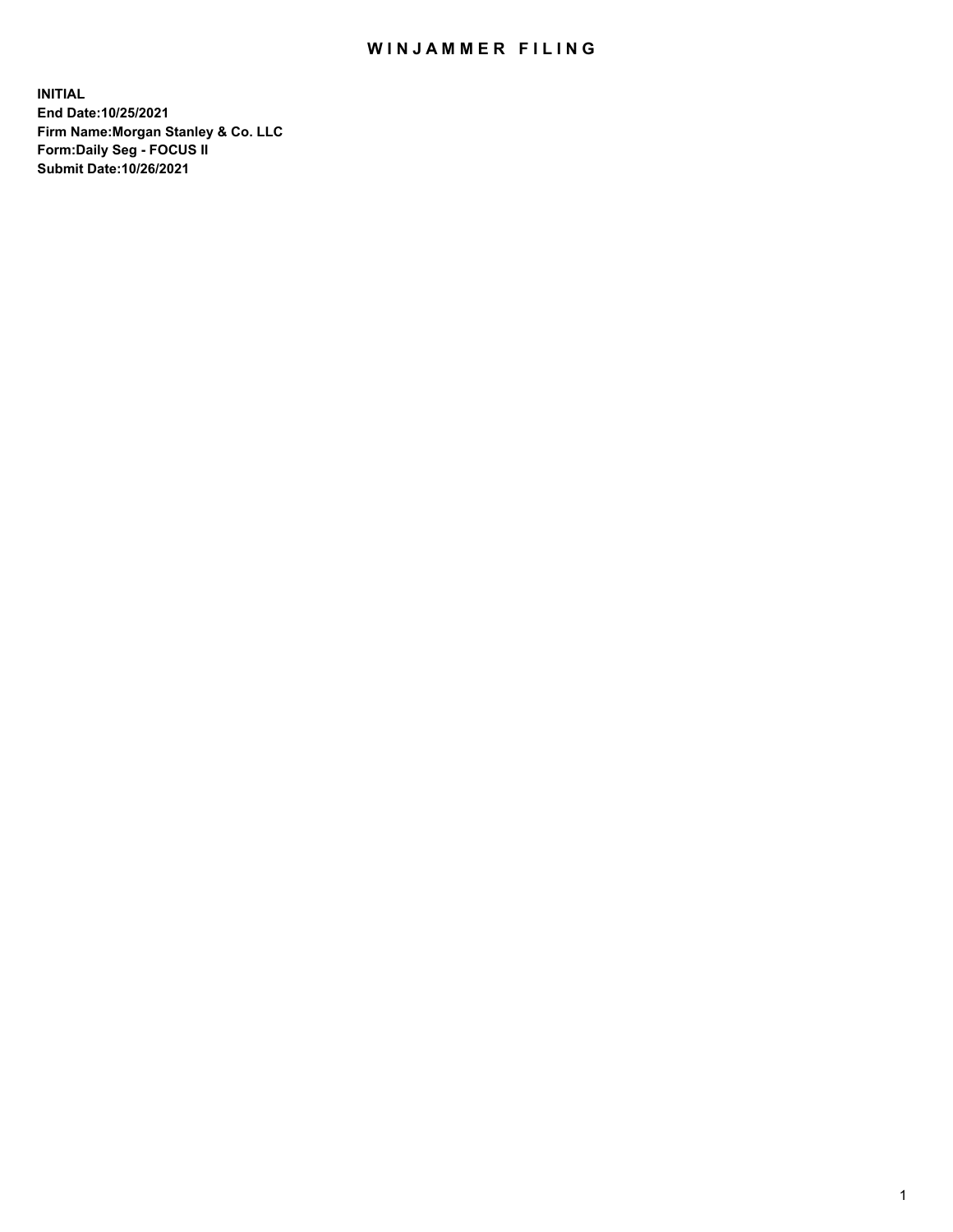**INITIAL End Date:10/25/2021 Firm Name:Morgan Stanley & Co. LLC Form:Daily Seg - FOCUS II Submit Date:10/26/2021 Daily Segregation - Cover Page**

| Name of Company                                                                                                                                                                                                                                                                                                               | Morgan Stanley & Co. LLC                               |
|-------------------------------------------------------------------------------------------------------------------------------------------------------------------------------------------------------------------------------------------------------------------------------------------------------------------------------|--------------------------------------------------------|
| <b>Contact Name</b>                                                                                                                                                                                                                                                                                                           | <b>Ikram Shah</b>                                      |
| <b>Contact Phone Number</b>                                                                                                                                                                                                                                                                                                   | 212-276-0963                                           |
| <b>Contact Email Address</b>                                                                                                                                                                                                                                                                                                  | Ikram.shah@morganstanley.com                           |
| FCM's Customer Segregated Funds Residual Interest Target (choose one):<br>a. Minimum dollar amount: ; or<br>b. Minimum percentage of customer segregated funds required:% ; or<br>c. Dollar amount range between: and; or<br>d. Percentage range of customer segregated funds required between:% and%.                        | 235,000,000<br><u>0</u><br><u>00</u><br>0 <sup>0</sup> |
| FCM's Customer Secured Amount Funds Residual Interest Target (choose one):<br>a. Minimum dollar amount: ; or<br>b. Minimum percentage of customer secured funds required:%; or<br>c. Dollar amount range between: and; or<br>d. Percentage range of customer secured funds required between:% and%.                           | 140,000,000<br><u>0</u><br><u>00</u><br>0 <sub>0</sub> |
| FCM's Cleared Swaps Customer Collateral Residual Interest Target (choose one):<br>a. Minimum dollar amount: ; or<br>b. Minimum percentage of cleared swaps customer collateral required:%; or<br>c. Dollar amount range between: and; or<br>d. Percentage range of cleared swaps customer collateral required between:% and%. | 92,000,000<br><u>0</u><br>0 Q<br>00                    |

Attach supporting documents CH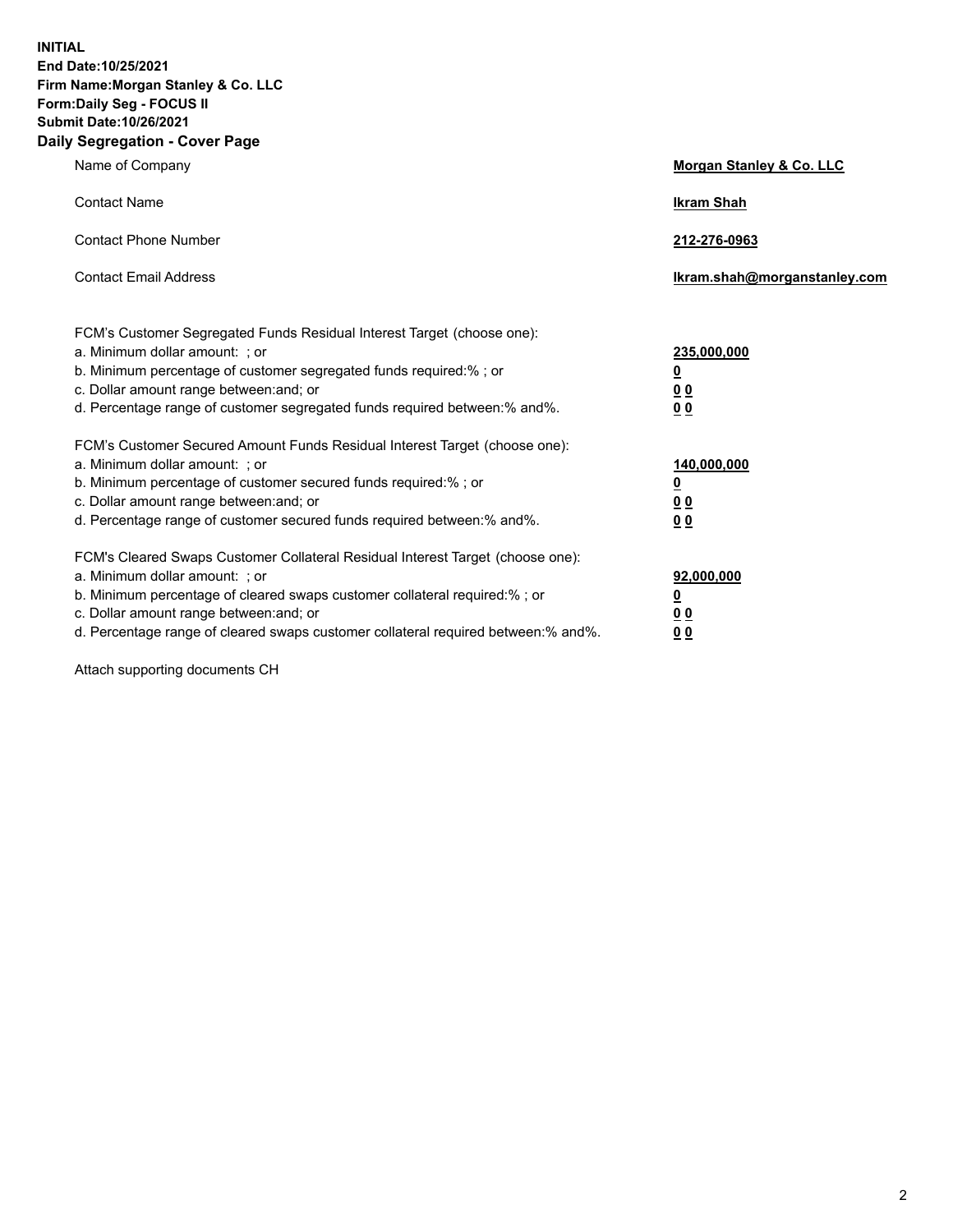## **INITIAL End Date:10/25/2021 Firm Name:Morgan Stanley & Co. LLC Form:Daily Seg - FOCUS II Submit Date:10/26/2021**

## **Daily Segregation - Secured Amounts**

Foreign Futures and Foreign Options Secured Amounts Amount required to be set aside pursuant to law, rule or regulation of a foreign government or a rule of a self-regulatory organization authorized thereunder 1. Net ledger balance - Foreign Futures and Foreign Option Trading - All Customers A. Cash **5,618,554,920** [7315] B. Securities (at market) **1,835,574,377** [7317] 2. Net unrealized profit (loss) in open futures contracts traded on a foreign board of trade **480,770,256** [7325] 3. Exchange traded options a. Market value of open option contracts purchased on a foreign board of trade **46,349,116** [7335] b. Market value of open contracts granted (sold) on a foreign board of trade **-29,300,093** [7337] 4. Net equity (deficit) (add lines 1. 2. and 3.) **7,951,948,576** [7345] 5. Account liquidating to a deficit and account with a debit balances - gross amount **24,855,288** [7351] Less: amount offset by customer owned securities **-24,361,150** [7352] **494,138** [7354] 6. Amount required to be set aside as the secured amount - Net Liquidating Equity Method (add lines 4 and 5) 7. Greater of amount required to be set aside pursuant to foreign jurisdiction (above) or line 6. FUNDS DEPOSITED IN SEPARATE REGULATION 30.7 ACCOUNTS 1. Cash in banks A. Banks located in the United States **467,110,737** [7500] B. Other banks qualified under Regulation 30.7 **560,912,777** [7520] **1,028,023,514** 2. Securities A. In safekeeping with banks located in the United States **468,104,314** [7540] B. In safekeeping with other banks qualified under Regulation 30.7 **54,526,040** [7560] **522,630,354** 3. Equities with registered futures commission merchants A. Cash **6,958,584** [7580] B. Securities **0** [7590] C. Unrealized gain (loss) on open futures contracts **1,269,938** [7600] D. Value of long option contracts **0** [7610] E. Value of short option contracts **0** [7615] **8,228,522** [7620] 4. Amounts held by clearing organizations of foreign boards of trade A. Cash **0** [7640] B. Securities **0** [7650] C. Amount due to (from) clearing organization - daily variation **0** [7660] D. Value of long option contracts **0** [7670] E. Value of short option contracts **0** [7675] **0** [7680] 5. Amounts held by members of foreign boards of trade A. Cash **4,797,168,220** [7700] B. Securities **1,312,944,023** [7710] C. Unrealized gain (loss) on open futures contracts **479,500,318** [7720] D. Value of long option contracts **46,349,116** [7730] E. Value of short option contracts **-29,300,093** [7735] **6,606,661,584** 6. Amounts with other depositories designated by a foreign board of trade **0** [7760] 7. Segregated funds on hand **0** [7765] 8. Total funds in separate section 30.7 accounts **8,165,543,974** [7770] 9. Excess (deficiency) Set Aside for Secured Amount (subtract line 7 Secured Statement

10. Management Target Amount for Excess funds in separate section 30.7 accounts **140,000,000** [7780]

Page 1 from Line 8)

11. Excess (deficiency) funds in separate 30.7 accounts over (under) Management Target **73,101,260** [7785]

**0** [7305]

**7,952,442,714** [7355]

## **7,952,442,714** [7360]

[7530]

[7570]

[7740] **213,101,260** [7380]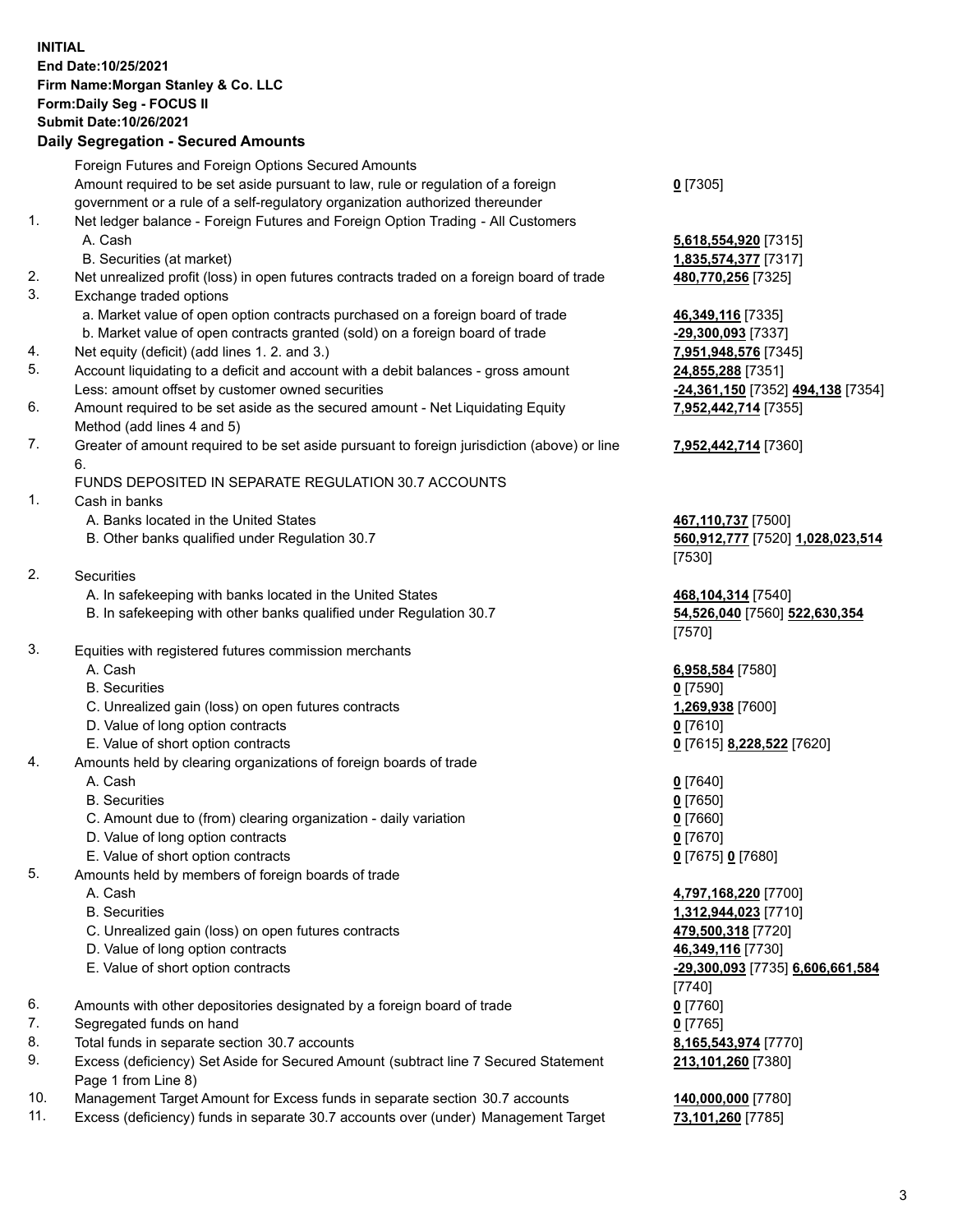**INITIAL End Date:10/25/2021 Firm Name:Morgan Stanley & Co. LLC Form:Daily Seg - FOCUS II Submit Date:10/26/2021 Daily Segregation - Segregation Statement** SEGREGATION REQUIREMENTS(Section 4d(2) of the CEAct) 1. Net ledger balance A. Cash **17,105,614,265** [7010] B. Securities (at market) **7,859,426,095** [7020] 2. Net unrealized profit (loss) in open futures contracts traded on a contract market **667,636,072** [7030] 3. Exchange traded options A. Add market value of open option contracts purchased on a contract market **2,075,251,601** [7032] B. Deduct market value of open option contracts granted (sold) on a contract market **-1,752,586,576** [7033] 4. Net equity (deficit) (add lines 1, 2 and 3) **25,955,341,457** [7040] 5. Accounts liquidating to a deficit and accounts with debit balances - gross amount **419,868,442** [7045] Less: amount offset by customer securities **-419,612,167** [7047] **256,275** [7050] 6. Amount required to be segregated (add lines 4 and 5) **25,955,597,732** [7060] FUNDS IN SEGREGATED ACCOUNTS 7. Deposited in segregated funds bank accounts A. Cash **2,628,302,094** [7070] B. Securities representing investments of customers' funds (at market) **0** [7080] C. Securities held for particular customers or option customers in lieu of cash (at market) **3,205,649,792** [7090] 8. Margins on deposit with derivatives clearing organizations of contract markets A. Cash **15,411,235,485** [7100] B. Securities representing investments of customers' funds (at market) **0** [7110] C. Securities held for particular customers or option customers in lieu of cash (at market) **4,501,672,716** [7120] 9. Net settlement from (to) derivatives clearing organizations of contract markets **104,590,568** [7130] 10. Exchange traded options A. Value of open long option contracts **2,075,251,601** [7132] B. Value of open short option contracts **-1,752,586,576** [7133] 11. Net equities with other FCMs A. Net liquidating equity **15,920,670** [7140] B. Securities representing investments of customers' funds (at market) **0** [7160] C. Securities held for particular customers or option customers in lieu of cash (at market) **0** [7170] 12. Segregated funds on hand **152,103,587** [7150] 13. Total amount in segregation (add lines 7 through 12) **26,342,139,937** [7180] 14. Excess (deficiency) funds in segregation (subtract line 6 from line 13) **386,542,205** [7190] 15. Management Target Amount for Excess funds in segregation **235,000,000** [7194] 16. Excess (deficiency) funds in segregation over (under) Management Target Amount **151,542,205** [7198]

Excess